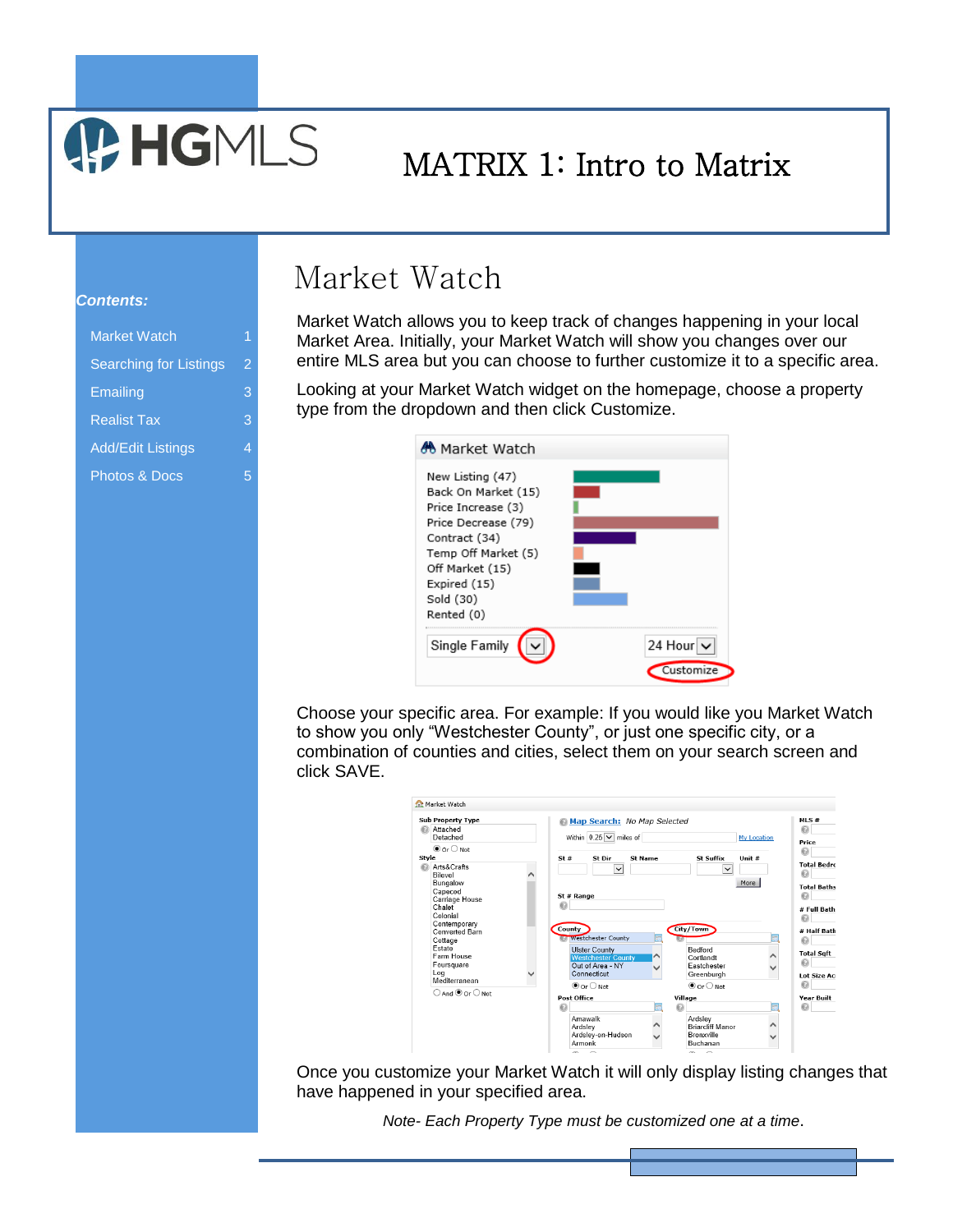### Searching for Listings

You can begin searching for properties by hovering over or clicking SEARCH on the top navigation tool bar. Choose which property type you'd like to search under or choose CROSS PROPERTY to search under more than one property type at a time.

|                                      | Home Search Stats<br>My Matrix |    | Realist Tax<br><b>Finance</b>             |
|--------------------------------------|--------------------------------|----|-------------------------------------------|
| Concierge Alert! 16 auto email:<br>☎ | Single Family                  |    |                                           |
|                                      | Quick                          |    |                                           |
| <b>News</b><br>品                     | Co-Operative                   |    | <b>M</b> Market Watch                     |
| Aug 7 - VIDEO:4 Ways to A<br>Ħ.      | Condominium                    | ь  | New Listing (49)<br>Back On Market (15)   |
| Aug 6 - How to Avoid HGML<br>Y       | Land                           | þ. | Price Increase (3)<br>Price Decrease (86) |
| Jul 31 - HGMLS VIOLATION<br>쯹        | Multi-Family 2-4               | Þ. | Contract (36)                             |
| Aug 15 - Remember about (<br>÷.      | Multi-Family 5+                | r  | Temp Off Market (4)<br>Off Market (15)    |
| Aug 15 - KEEP IN MIND                |                                |    | Expired (15)                              |
| J.<br>Aug 5 - Single Family Prope    | Commercial                     | r  | Sold (32)<br>Rented (0)                   |
| 盆<br>Jul 15 - Available Financing    | Rental                         |    | $\sim$<br>٠<br>٠.<br>$\overline{ }$       |
| Jun 2 - August Matrix Class          | Cross Property                 |    | Quick                                     |
| Mar 12 - SUPPORT # - 7 Da            | Agent                          | ٠  | Create Your Own<br>del Hatalsaata         |

Each Property Type has either a QUICK or a DETAILED option. Quick searches have the basic search fields and Detailed searches have more criteria fields. With either search (Quick or Detailed) you can add additional criteria to any search by clicking ADD FIELDS at the bottom of your search screen.

| $-    -$<br>Style<br>Arts&Crafts<br>Bilevel<br>Bungalow<br>Capecod<br>Carriage House<br>Chalet                             | $\odot$<br>雨<br><b>Bronx County</b><br><b>Dutchess County</b><br>⌒<br>Orange County<br>Putnam County<br>$\odot$ Or $\bigcirc$ Not | $\odot$<br>聏<br>Bedford<br>Accord<br>Adirondack<br>Albany<br>$\odot$ Or $\bigcirc$ Not                                  | a como passou<br>⋒<br><b>Total Sgft</b><br>$\odot$<br><b>Lot Size Acres</b><br>$\odot$ |
|----------------------------------------------------------------------------------------------------------------------------|-----------------------------------------------------------------------------------------------------------------------------------|-------------------------------------------------------------------------------------------------------------------------|----------------------------------------------------------------------------------------|
| Colonial<br>Contemporary<br><b>Converted Barn</b><br>Cottage<br>Estate<br>Farm House<br>Foursquare<br>Log<br>Mediterranean | <b>Post Office</b><br>⋒<br>Accord<br>Airmont<br>Amawalk<br>Amenia<br>$\odot$ Or $\bigcirc$ Not                                    | Village<br>o<br>Airmont<br>∧<br>Ardsley<br>Bloomingburg<br>$\checkmark$<br><b>Brewster</b><br>$\odot$ or $\bigcirc$ Not | <b>Year Built</b><br>$\odot$                                                           |
| $\bigcirc$ And $\bigcirc$ Or $\bigcirc$ Not                                                                                | Hamlet/Loc.<br>⋒<br>可<br>Accord<br>Airmont<br>Allards Corner<br>Alligerville<br>$\odot$ Or $\bigcirc$ Not<br>Zip Code<br>⋒        | <b>School District</b><br>⋒<br>Ardsley<br>⌒<br>Arlington<br>Beacon<br>Bedford<br>$\odot$ Or $\bigcirc$ Not              |                                                                                        |
| Clear<br>5000+ matches $\sqrt{\mathbf{M}}$ Map <b>in</b> Results                                                           |                                                                                                                                   |                                                                                                                         |                                                                                        |
| Additional Fields Add/Remove                                                                                               |                                                                                                                                   |                                                                                                                         |                                                                                        |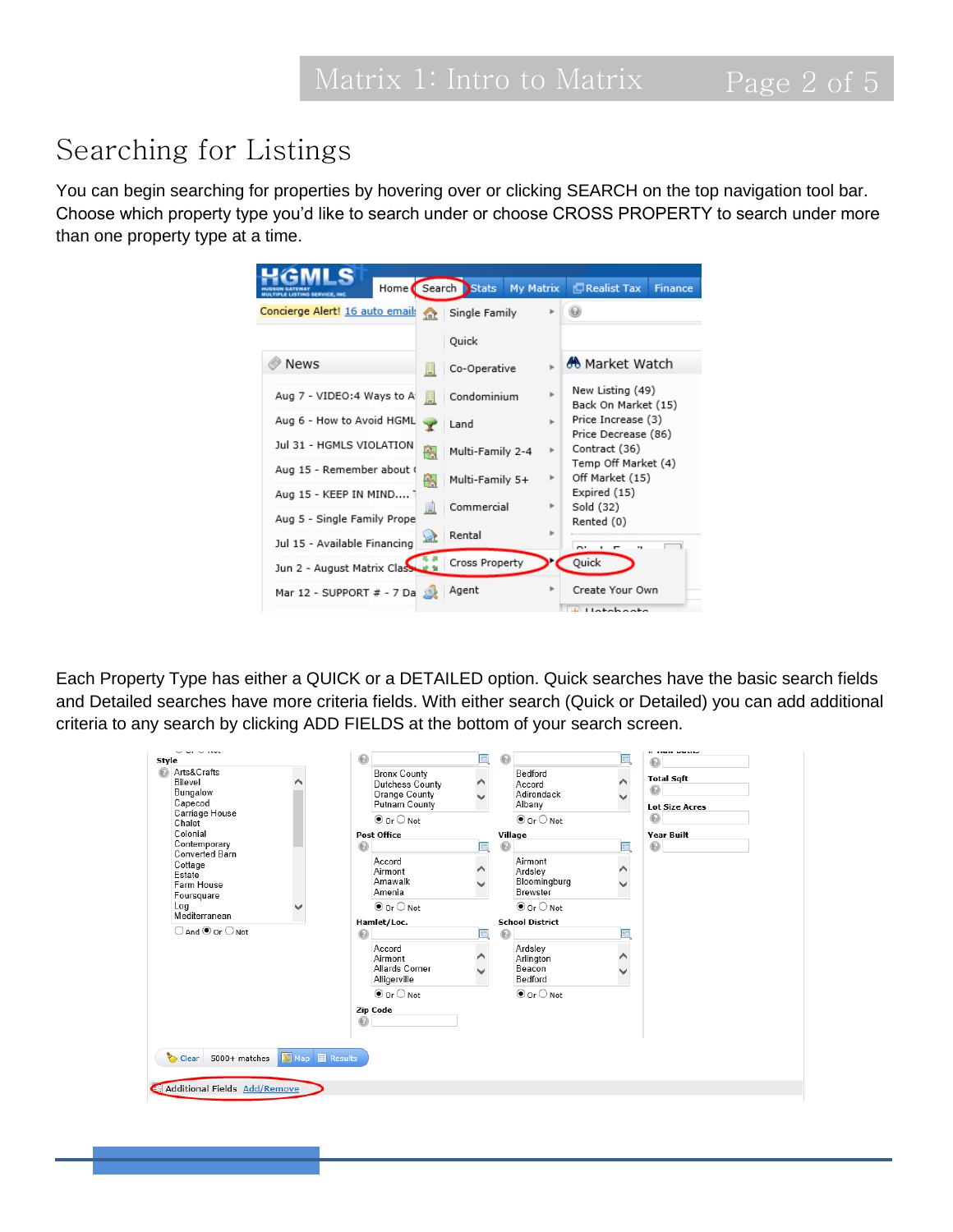#### Emailing Listings

Once you have entered your search criteria click RESULTS. The single line results grid will display. Put a check in the box to the left of the listing or listings you'd like to email, and click EMAIL at the bottom of the page under ACTIONS.

| 4420514           | А | 750 East 137th Street                                      | Bronx                          | \$289,000            | 23(30)           | 1,872 | 1920 | 0.035 |
|-------------------|---|------------------------------------------------------------|--------------------------------|----------------------|------------------|-------|------|-------|
| 4428677           | A | 3230 Colden Avenue                                         | Bronx                          | \$289,000            | 22(11)           | 1,320 | 1953 | 0.057 |
| 4430150           | А | 1383 Intervale Avenue                                      | Bronx                          | \$289,000            | 22(20)           | 1,152 | 1988 | 0.09! |
| ∨<br>3402071      | А | 312 Swinton Avenue                                         | <b>Bronx</b>                   | \$299,000            | 22(11)           | 1,300 | 1925 | 0.057 |
| 4430249           | А | 160 Kearney Avenue                                         | Bronx                          | \$299,000            | 21(10)           | 1,024 | 1955 | 0.036 |
| ⋈<br>4413458      | A | 2018 Haviland Avenue                                       | Bronx                          | \$309,000            | 22(20)           | 1,088 | 1950 |       |
| 4405436           | А | 3287 Lafayette Avenue                                      | Bronx                          | \$319,000            | 21(10)           | 654   | 1920 | 0.027 |
| 4416633           | А | 563 Hollywood Avenue                                       | Bronx                          | \$319,000            | 23(21)           | 1,664 | 1940 | 0.057 |
| 4400190           | А | 173 tier Street                                            | call Listing Agent             | \$320,000            | 21(10)           | 1,058 | 1925 | 0.075 |
| 3334125           | А | 4435 Seton Avenue                                          | Bronx                          | \$325,000            | 22(20)           | 1,187 | 1925 | 0.058 |
| 3405329           | А | 1863 Hunt Avenue                                           | Bronx                          | \$325,000            | 2 2 (2 0)        | 1,011 | 1965 | 0.034 |
| 4428086           | A | 2944 Yates Avenue                                          | Bronx                          | \$325,000            | 22(20)           | 1,700 | 1955 |       |
| 4409033           | А | 824 Brinsmade Avenue                                       | Bronx                          | \$329,000            | 22(11)           | 1,140 | 1935 | 0.057 |
| 4429006           | A | 1870 Patterson Avenue                                      | Bronx                          | \$329,000            | 21(10)           | 1,490 | 1925 | 0.057 |
| 4414647           | А | 487 Minnieford Avenue                                      | Bronx                          | \$339,900            | 21(10)           | 1,009 | 1940 | 0.06. |
|                   |   | Avenue                                                     | Bronx                          | 5345,000             |                  | 1.070 | 1930 | 0.001 |
| Refine<br>Actions |   | Save<br>Carts<br>Street                                    | Bronx                          | \$349.000            |                  | 1.584 | 1970 | 0.042 |
| Criteria          |   | <b>E</b> CMA<br>$\infty$<br>(图 Email )<br><b>E</b> , Print | Directions $\ \cdot\ _p$ Stats | $\Rightarrow$ Export | <b>Quick CMA</b> | O.    | 1950 | 0.03  |

Fill in the email address of the contact you are sending the listings to or- click the "TO:" button to select from your list of Contacts. Enter a Subject in the Subject line and click SEND.

### Realist Tax

The Realist Tax program is a resource for getting estimated tax record information. Access Realist by clicking the REALIST TAX tab on the top navigation tool bar.



Note: Realist on a mobile device appears differently than on a PC. Below are the images from a PC. When Realist opens be sure that your preferred county is in the top left corner. Or click CHANGE REGION to choose your county.

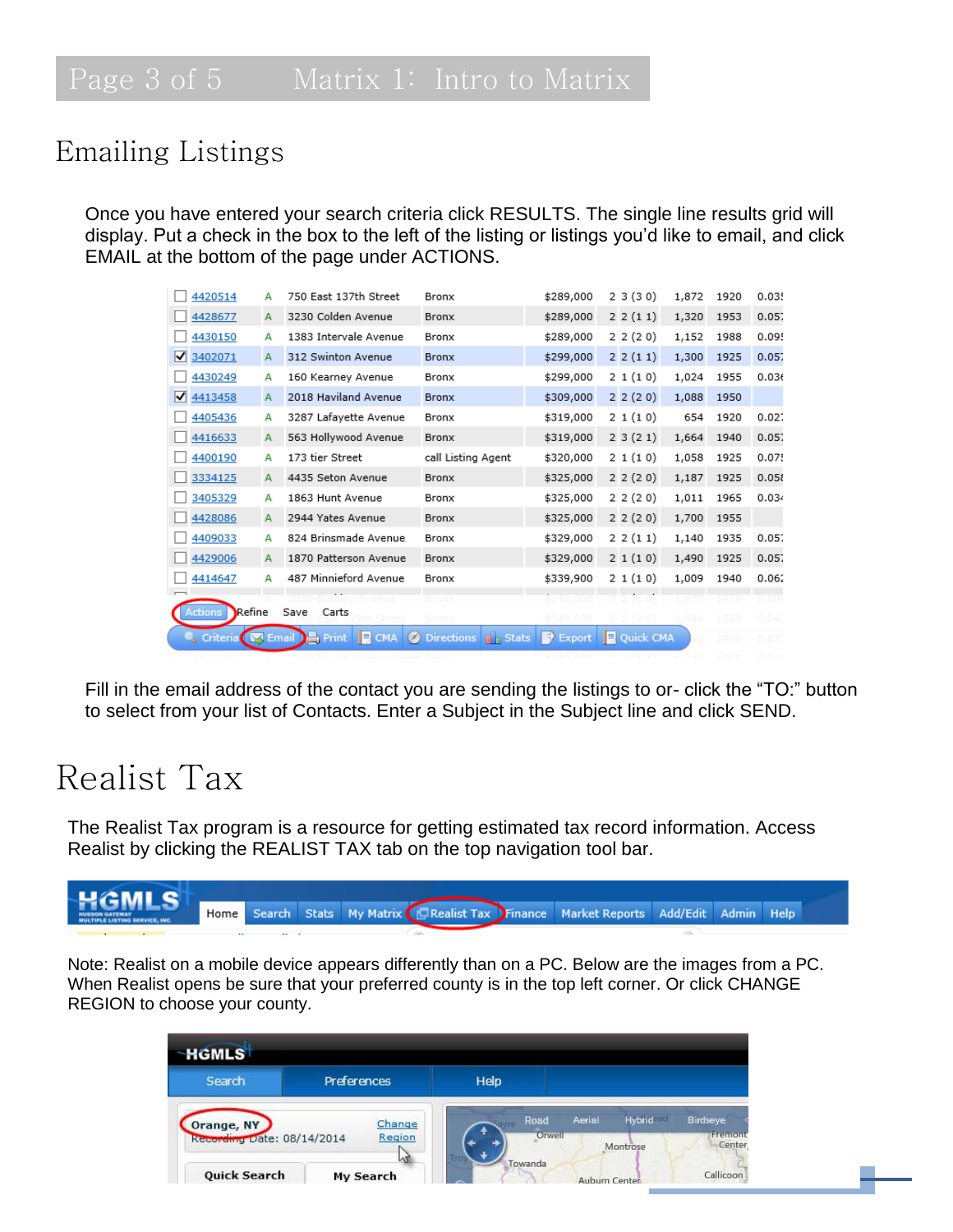# Realist (cont.)

Use the QUICK SEARCH to find a tax record for a property. Use minimal criteria (less is more!) Try searching by just street number and street name. If more than one result appears, put a check in the box next to the correct address and click VIEW REPORTS.

| Change<br>Orange, NY<br>Recording Date: 08/14/2014<br>Region |                          | Aerial<br>Road | Hybrid                        | Birdseye        |                    | Tax Id: 332489-022-000<br>Owner: Gary Keegan |
|--------------------------------------------------------------|--------------------------|----------------|-------------------------------|-----------------|--------------------|----------------------------------------------|
|                                                              | ٠                        |                | $4\nu_{\odot}$                |                 |                    | з<br><b>Beds</b>                             |
| <b>My Search</b><br>Quick Search                             | $\circledcirc$           |                |                               |                 |                    | N/A                                          |
| ٠<br>3                                                       | Θ                        |                |                               |                 |                    | <b>Sale Price</b>                            |
| <b>Address</b><br>is                                         | <b>Inut St</b>           |                |                               |                 |                    |                                              |
| 231 main                                                     |                          |                |                               |                 |                    | $32\%$                                       |
|                                                              |                          |                | Broadway                      |                 | Main St            | $\mathbf{g}$                                 |
| ™ Owner Name<br>starts with                                  | Kst Grandst              | Bridge St      |                               |                 |                    |                                              |
| Last, First OR Corporate Name<br>÷                           |                          |                |                               |                 |                    |                                              |
| ▼ MLS Listing Num<br>starts with                             |                          |                |                               |                 |                    |                                              |
| ÷                                                            |                          |                |                               |                 | TON BLACK          | Van's Way                                    |
|                                                              |                          |                |                               |                 |                    |                                              |
| ▼ APN/Alt APN/Ta starts with                                 |                          |                |                               |                 |                    |                                              |
| ÷                                                            | bing                     |                |                               |                 | $O_{i}$            | Parcel                                       |
|                                                              |                          |                |                               |                 |                    |                                              |
|                                                              | Print Grid/Map           | m.             | Email Grid/Map                |                 |                    |                                              |
|                                                              | 4 results, 1 selected    |                |                               |                 |                    |                                              |
|                                                              |                          |                | <b>Address</b>                | City/Town       | <b>School Dist</b> | <b>Owner Name</b>                            |
|                                                              | $\,1\,$                  |                | 231 E Main St                 | MIDDLETOWN      | Middletown         | Fusco Alfred A III                           |
|                                                              | $\overline{\mathbf{2}}$  |                | 231 W Main St                 | PORT JERVIS     | Port Jervis        | Decker Stephen C/Decker Mary 1               |
|                                                              | 3                        |                | 231 E Main St                 | PORT JERVIS     | Port Jervis        | Williams Joseph V/Shapley Mari 1             |
|                                                              | V                        |                | 231 Main St                   | <b>CORNWALL</b> | Cornwall           | Keegan Gary                                  |
|                                                              |                          |                |                               |                 |                    |                                              |
|                                                              |                          |                |                               |                 |                    |                                              |
|                                                              |                          |                |                               |                 |                    |                                              |
|                                                              |                          |                |                               |                 |                    |                                              |
|                                                              |                          |                |                               |                 |                    |                                              |
| <b>SEARCH</b>                                                |                          |                |                               |                 |                    |                                              |
|                                                              |                          |                |                               |                 |                    |                                              |
| Check out what's                                             |                          |                |                               |                 |                    |                                              |
| <b>NEW</b> in Realist                                        | 41                       |                |                               |                 |                    |                                              |
| click here >                                                 | G<br><b>View Reports</b> |                | Print/Email Property Detail A |                 | Create Labels      | $\blacksquare$ Export $\blacktriangle$       |

## Add/Edit Listings

To being entering a listing or to make changes to your listings go to ADD/EDIT on the top navigation tool bar.



To add a new listing click ADD NEW. To edit an existing listing click the dropdown under QUICK MODIFY and select the listing.